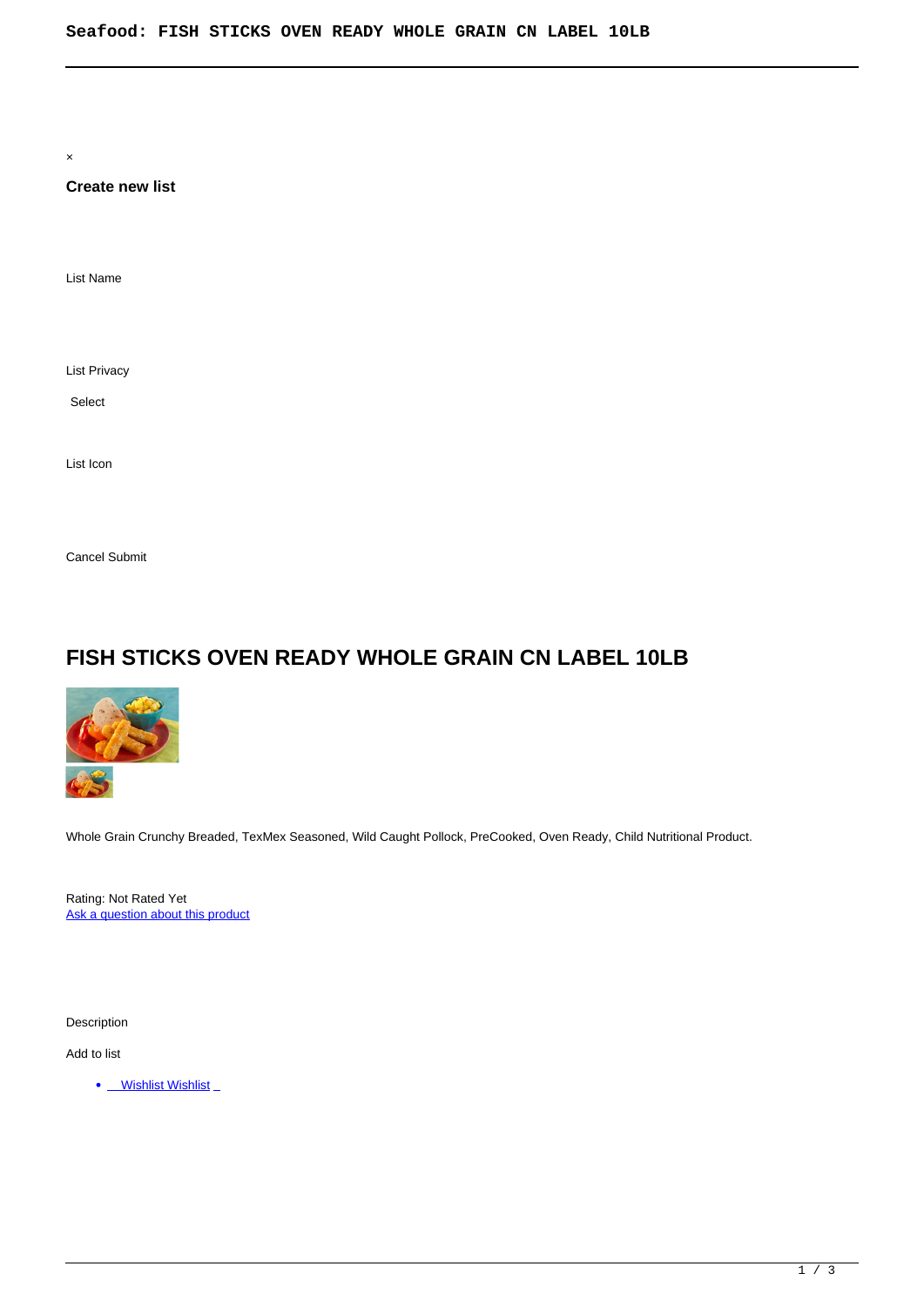Login to create your own lists

Compare Remove [View Compare](/component/vm2wishlists/compare)

# **WG Baja Fish Sticks 1oz (1x10lb) 418304**

- **Manufacturer** Trident Seafoods Frozen **Mfg Product Number** 418304<br> **Shipping Container UPC** 418304 **Shipping Container UPC Unit UPC** NA **Brand Name** Trident® **Bread Servings 1.000 1.000 1.000 1.000 1.000 1.000 1.000 1.000 1.000 1.000 1.000 1.000 1.000 1.000 1.000 1.000 Meat Equivalent** 2.000<br> **CN Number** 2.000<br> **CN Number CN Number Servings Per Case** 40 **Serving Size** 4 pieces (4 oz)<br> **Kosher** 4 **pieces** (4 oz) **Kosher** No
	-

#### **General Information**

Whole Grain Crunchy Breaded, TexMex Seasoned, Wild Caught Pollock, PreCooked, Oven Ready, Child Nutritional Product.

# **Market Segment**

Assisted Living, Buffet, Business & Industry, Casinos, Casual Dining, Catering, Corrections, Country Clubs, Cruise Lines, Extended Care, Family Style Dining, Fast Food, Fine Dining, Health Care, Hotel/Motel, Nursing Home, Pizza, Pasta, Processing, Quick Service Restaurants, Retirement Communities, Schools, Universities & Colleges

#### **Ingredients**

65% FISH (ALASKA POLLOCK), 35% BATTER & BREADING (WHOLE WHEAT FLOUR, WATER, TORTILLA PIECES [CORN, VEGETABLE OIL {CORN, SOYBEAN AND/OR SUNFLOWER}], FOOD STARCH - MODIFIED, MODIFIED CORN STARCH, ENRICHED WHEAT FLOUR [WHEAT FLOUR, NIACIN, REDUCED IRON, THIAMIN MONONITRATE, RIBOFLAVIN, FOLIC ACID], WHOLE GRAIN YELLOW CORN FLOUR, SALT, YELLOW CORN FLOUR [PROCESSED WITH LIME], DRIED GARLIC, YEAST EXTRACT, DRIED ONION, DRIED YEAST, GREEN JALAPENO PEPPER, SUGAR, SPICE, MALTODEXTRIN, PAPRIKA EXTRACT [COLOR], CITRIC ACID, NATURAL FLAVORS, COCONUT OIL, ARTIFICIAL FLAVORS, CORN SYRUP SOLIDS, GUAR GUM, CALCIUM LACTATE,LACTIC ACID, SODIUM CASEINATE [A MILK DERIVATIVE], DIPOTASSIUM PHOSPHATE, MONO AND DIGLYCERIDES). PARFRIED IN SOYBEAN AND/OR CANOLA OIL. CONTAINS FISH (ALASKA POLLOCK), WHEAT, MILK.

# **Thawing Instructions**